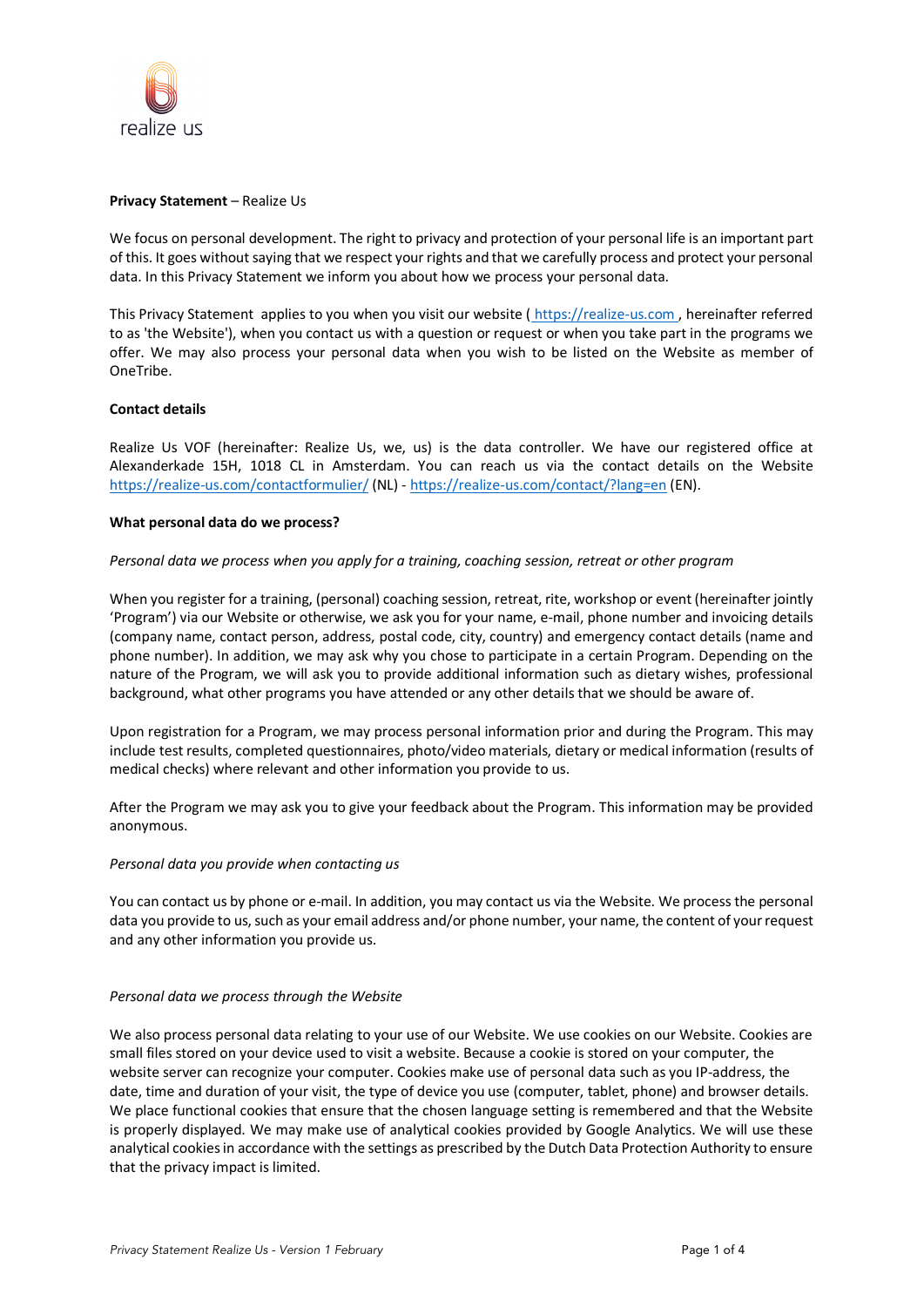

## *One Tribe*

You may choose to join our community One Tribe and share your photo and your mission on our Website. We may process the information that you share with us in this respect.

#### **For what purposes do we process your personal data?**

#### *Offering our services*

We process your personal data to offer you our services and to meet your requests. We will process your personal data in order to let you participate in a Program and execute the agreement that we have with you. We may use your personal data you provide us to tailor our Programs. We can also process your personal data to improve our services, for example by requesting feedback.

### *Contacting you*

We process your personal data in order to contact you and answer your questions and to be able to meet your requests. We may also process your personal data to make a complaint or claim.

If you have participated in a Program or if you have indicated that you wish to receive marketing communications from us, we may send you promotional e-mails time to time. This may include our newsletters and invitations to future Programs. You can opt-out of any future marketing messages from us at any time.

#### *Meeting with legal obligations*

We may process your personal data because this is necessary to meet with applicable laws and regulations such as tax laws. In addition, we may process personal data to enforce our terms and conditions.

# **What is the legal ground for processing your personal data?**

We only process your personal data when a legal ground applies as set forth in the General Data Protection Regulation (GDPR).

- Agreement. We may process your personal data because we will enter or have entered into an agreement with you. This is the case when you register for and/or attend a Program.
- Legal obligation. We can also process your personal data because it is necessary to comply with a legal obligation that applies to us. We are for example obliged to keep our administration up to date and to secure our systems.
- Legitimate interest. We may also process personal data because we have a legitimate business interest in doing so. This is the case, for example, when we respond to your questions and requests, if we want to improve our services and when we wish to bring our services to your attention. We value your privacy and we always take your interests into account prior to the processing of your personal data based on the ground of a legitimate business interest.
- Consent. In some cases, we ask for your informed consent to process your personal data. For example, if you have not attended a Program before, we may ask your consent for direct marketing messages. Also, we may ask your consent when we would process information that qualify as sensitive personal data, such as medical information. If you have given consent, you can at any time revoke such consent and we will not further process your personal data.

•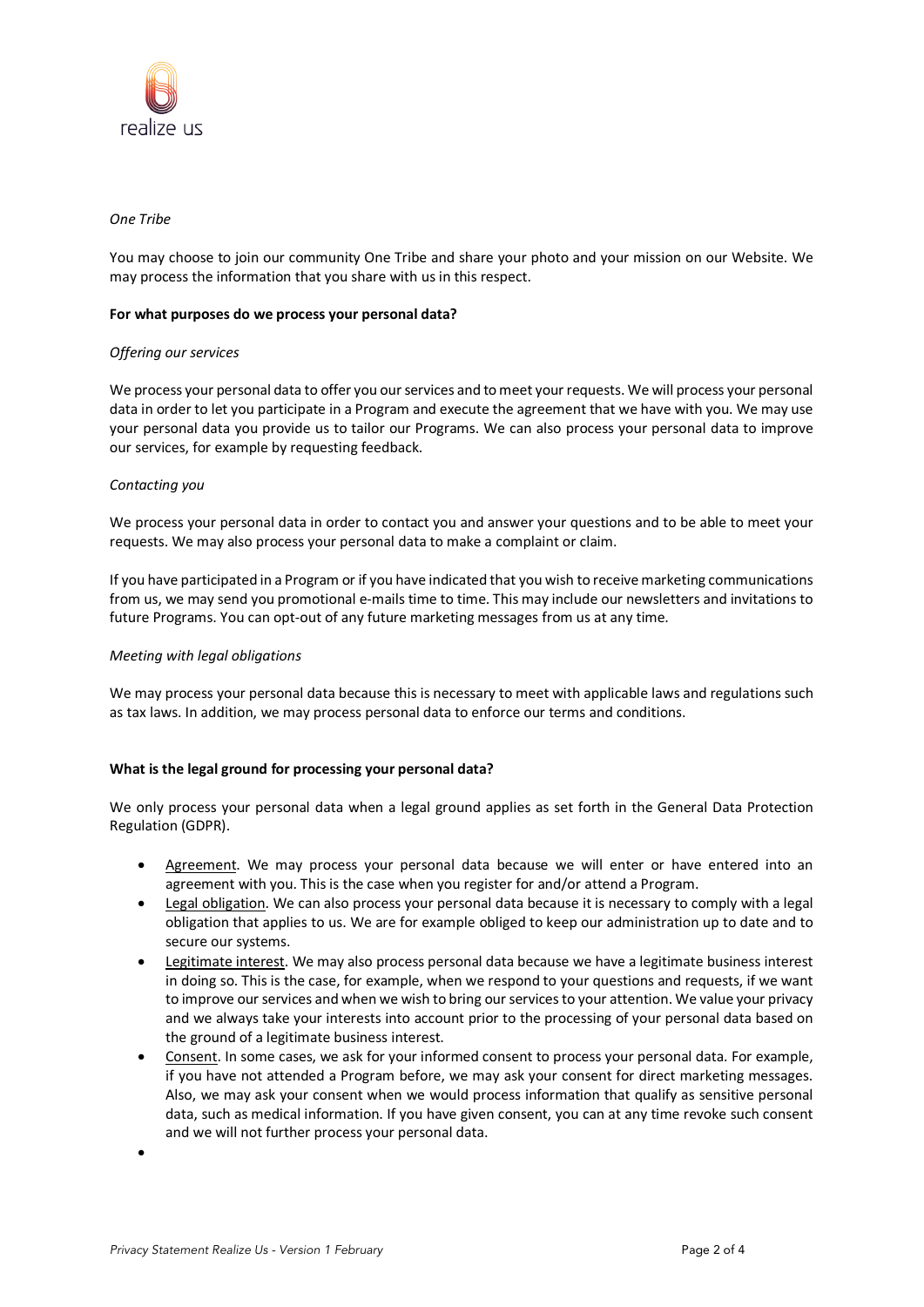

### **Do we share your personal data with third parties?**

We can share your personal data with parties that perform services on our behalf and act as a data processor. This is for example the case for our hosting provider and the third party involved in sending our newsletters and other direct marketing e-mails. Prior to involving a data processor, we enter into a data processing agreement with this third party.

We can transfer certain types of personal data to third parties who qualify as (co) data controllers. This is the case, for example, when we collaborate with other organizations to organize a Program, such as the Program location or external trainers. These parties process your personal data for their own purposes and accordingly their own terms and conditions apply. We recommend reading their terms and privacy statement.

Finally, we may share your personal data with our (potential) successors and with competent authorities to the extent required by law.

### **Will your data be transferred to other countries?**

In principle, we process your personal data only within the European Economic Area (EEA). We can make use of (e-mail) service providers, hosting parties or cooperation partners that may be located outside the EEA. Where personal data is being transferred to countries outside the EEA where the level of protection is not as strict as we are used to within the EER we will take additional measures to legitimize the transfer and protect your personal data such as entering into a data transfer agreement based on the Standard Contractual Clauses approved by the European Commission.

#### **Are your personal data safe?**

We have taken various appropriate technical and organizational security measures to protect the personal data from loss or unlawful processing. We protect our systems and applications in accordance with the applicable standards for information security.

We ensure that only authorized employees have access to your personal data. Our employees are aware of the confidential nature of your personal data and are bound by a confidentiality obligation.

#### **How long do we store your personal data?**

We do not retain your personal data longer than necessary for the purposes as described in this Privacy Statement. The retention period we use depends on the data processing activity and whether there are any specific statutory retention obligations.

We keep your personal data as long as we have a (contractual) relationship with you. If we no longer have a (contractual) relationship with you, we will store your personal data up to two years after the relationship has ended, unless a legal retention obligation applies. For example, we are obliged to keep certain (billing) data for at least 7 years for the tax authorities.

# **What are your rights?**

The GDPR grants every data subject rights in relation to their personal data. You have the right to inspect and rectify or delete personal data that relates to you. You may also object against the (further) use of your personal data or ask us to limit the processing of your personal data. In certain cases, you may request us to pass your personal data on to a new service provider.

When you exercise your rights, you can send your request to us via the e-mail addresses under 'Contact' on our